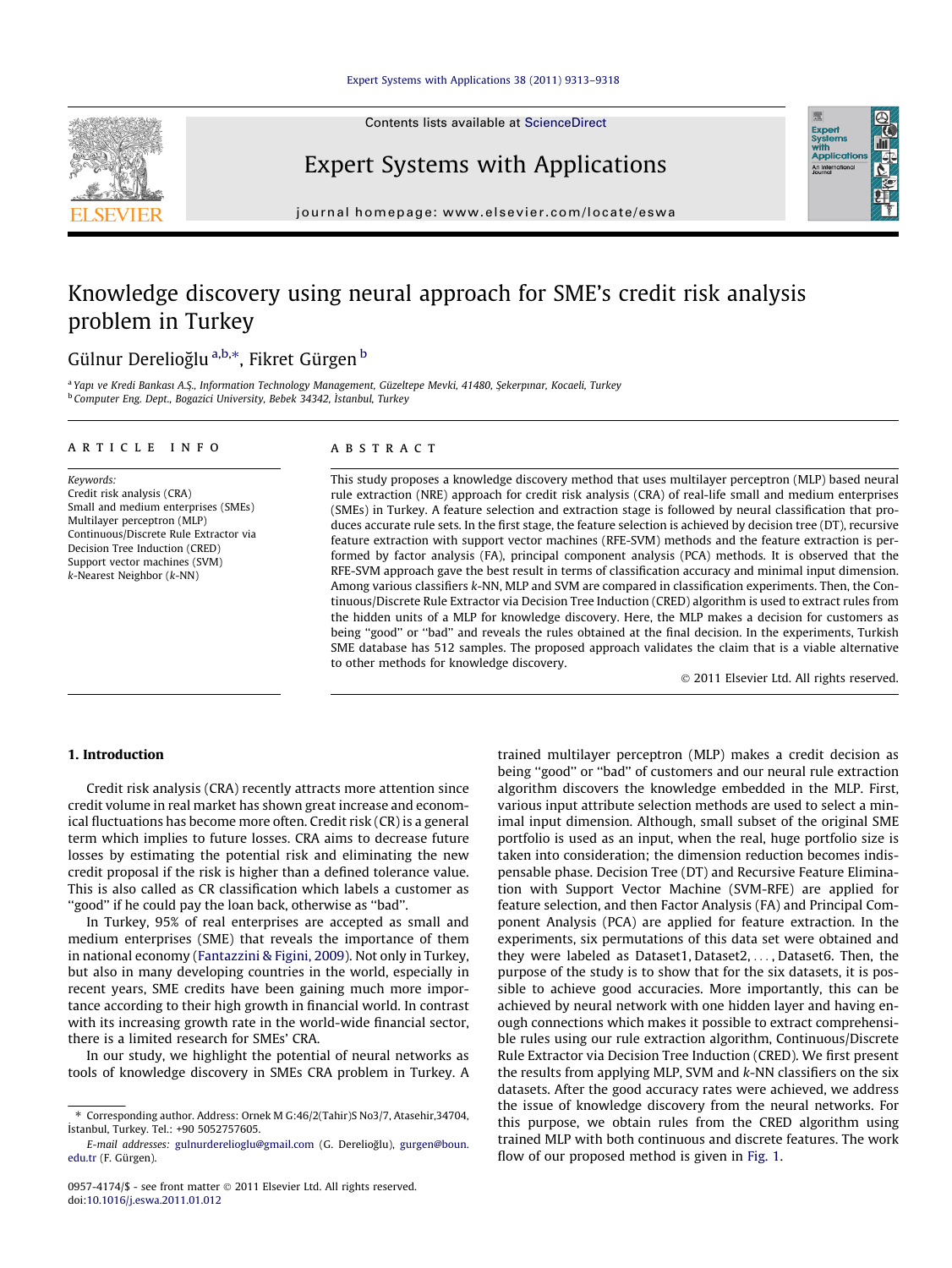<span id="page-1-0"></span>

Fig. 1. Rule base obtained from trained MLP on Dataset2.

### 1.1. Previous work

CRA is an appealing topic where a 1% improvement in accuracy, which seems insignificant, will reduce losses in a large loan portfolio and save billions of euro. Thus, there have been many techniques proposed for CRA: Neural Networks (NN), SVM, logistic regression (LR) and k-NN algorithms are widely used on different dataset and provided good prediction accuracy. Although many researches [\(Gaganis, Pasiouras, Spathis,](#page--1-0) [& Zopounidis, 2007; Galindo & Tamayo, 2000; Kaya, Gürgen,](#page--1-0) [& Okay, 2008; Wei, Li, & Chen, 2007; Yang & Duan, 2008;](#page--1-0) [Zhou & Bai, 2008\)](#page--1-0) have been done on CRA for large corporates, personal credits and credit cards, there are only a few works for SME CRA. SMEs show different behavior than corporate and individuals. [Altman and Sabato](#page--1-0) remind that analysis on German and French SMEs show that SMEs are riskier with lower assets correlation with each other than large corporate. Thus, developed models for corporate would not be suitable for SMEs. Altman and Sabato developed a default prediction model based on LR using US SMEs' data and indicated that their proposed method outperformed Multivariate Discriminant Analysis. [Fantazzini and Figini \(2009\)](#page--1-0) also proposed Random Survival Forest Model which gave slightly better performance than classical LR model on the real-life dataset obtained from Creditreform.

#### 1.2. Dataset

The real-life dataset is provided by [Yap](#page--1-0)ı [ve Kredi Bankası A.S](#page--1-0)-[.](#page--1-0) which consists of SMEs information collected from credit portfolio until 2007. Only a small subset of the original portfolio is taken randomly, without any sampling methodology, thus we do not affirm that the dataset reveals all portfolios behavior perfectly.

Dataset has 512 samples with 27 features and a binary class variable either good or bad. Class distribution is not homogeneous as 144 customers (28%) were good and 368 customers were bad. Six of the features are categorical and the others are continuous variables. These features mainly cover four different types of information: demographical, financial, risk and delinquency information.

The remainder of this paper is organized as follows: Firstly, in Section 2 input attribute selection and extraction techniques are outlined, credit risk classification methodologies are described in Section 3, rule-base extraction is provided in Section 4. Lastly, experimental results are discussed in Section 5.

### 2. Input feature selection and extraction

In data mining applications, the time and space complexity of any classifier or regressor directly depends on the input data size ([Alpaydin, 2004](#page--1-0)). Dimensionality reduction techniques can be applied to the input data to obtain a reduced representation of the dataset without losing the integrity of the original data ([Han & Kamber, 2001](#page--1-0)). These techniques can generally be divided into two groups: feature selection aims to obtain a subset of the original dataset with a minimum loss of information which is also called as subset selection. Feature extraction aims to find a new set of features that are the combinations of the original variables.

# 2.1. Feature selection

We employ DT and SVM-RFE techniques for feature selection.

#### 2.1.1. Decision tree

DT learning is based on divide-and-conquer and generates hierarchical rules. It starts at the root node by splitting the input space into two subspaces and continues recursively with the corresponding subset until a leaf node is obtained. Learning ends when the best split is reached. The measure of the good split is impurity which is determined as if all instances of the branch are labeled as the same class. The final univariate tree consists of the most relevant features and discards irrelevant ones. In our work, J48, which is a C4.5 tree ([Quinlan, 1993\)](#page--1-0) implemented in [WEKA,](#page--1-0) is used as the first feature selection method.

# 2.1.2. Recursive feature elimination with support vector machine

RFE-SVM utilizes the generalization capability embedded in SVM. RFE keeps the independent features containing the original dataset information while eliminating weak and redundant features [\(Chen & Jeong, 2007](#page--1-0)). However, the subset produced by SVM-RFE is not necessarily the ones that are individually most relevant. Only taken together the features of a produced subset are optimal informative ([Guyon, Weston, Barnhill, & Vapnik,](#page--1-0) [2002\)](#page--1-0). The working methodology of SVM-RFE is based on backward selection where algorithm starts with whole features and iteratively eliminates the worst one until the predefined size of the final subset is reached at each iteration, and the remaining features must be ranked again [\(Thang, Zhang, & Huang, 2007\)](#page--1-0). We apply Weka SVM-RFE algorithm with square of weight as ranking criterion and at each step the feature which causes minimum variation in the SVM cost function is removed from feature space.